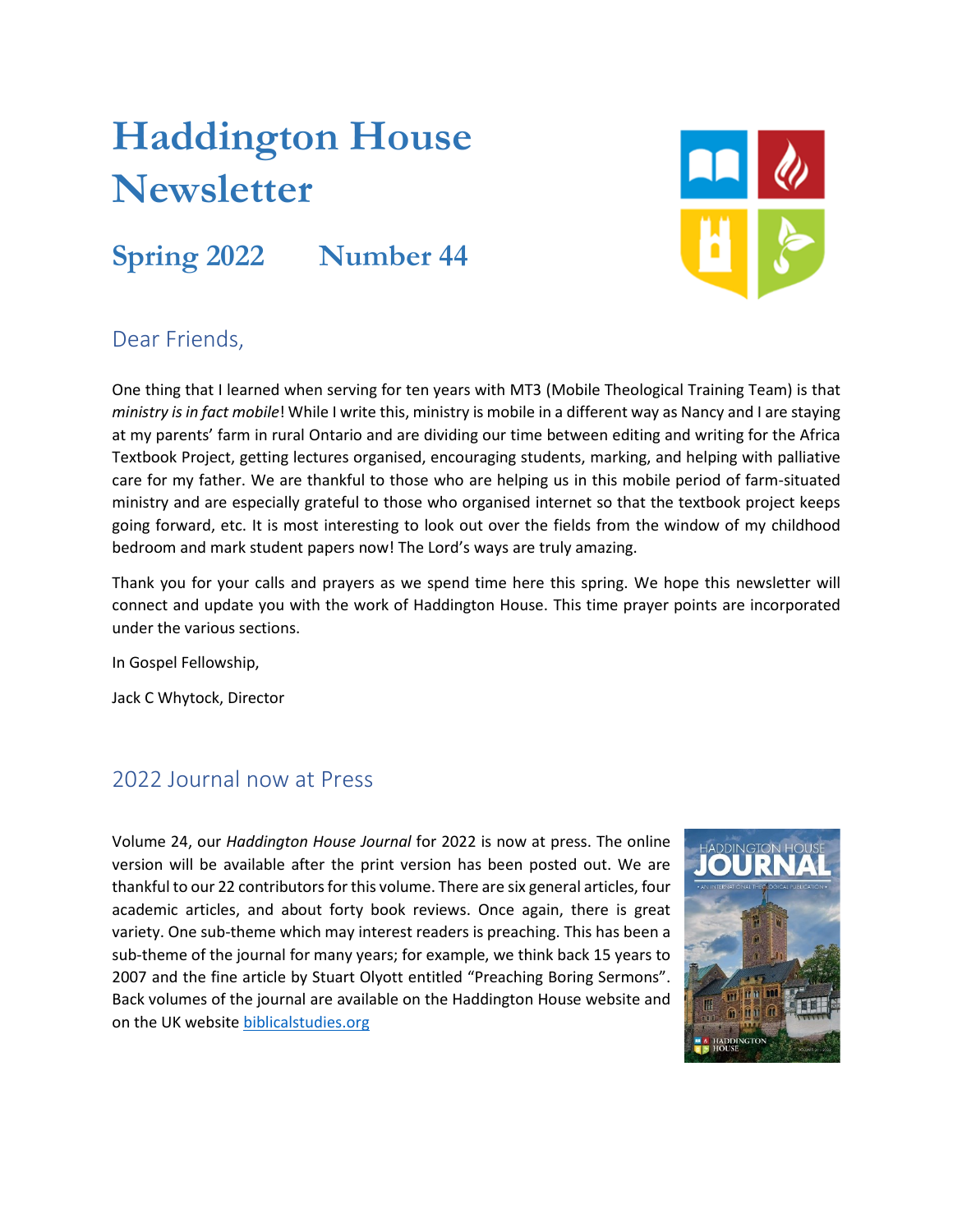#### Publication Announcement

At long last *A Companion to the Reformation in Scotland* edited by William Ian P Hazlett and published by Brill in Leiden, Netherlands, came out in January 2022. This work contains 27 chapters and is 774 pages (hardback or e-book). The chapter, **"Ministerial Education in the Scottish Reformation**" was written by our director. To learn more about this chapter click here:

<https://brill.com/view/book/edcoll/9789004335950/BP000020.xml>

It was a wonderful privilege and honour for him to be invited to be involved in this major work. We thank the Lord for this opportunity.





BRILL

#### News with our partners overseas:

Dumisani Theological Institute & Bible School, King William's Town, South Africa



*Principal Chipenyu – second from right March 2022 Graduation*

We praise God that on Saturday, March 19<sup>th</sup> the cases of *Global Study Bibles* were delivered to **Dumisani Theological Institute & Bible School in South Africa**. They were sent in December 2021 and sat in Johannesburg most of the intervening time. *These study bibles are the main text used for classes, so we praise God that they have now arrived at the college.* Many were involved in helping to sort out this situation, and we want to thank each one, including our prayer warriors, for their efforts. Classes are running normally now for Terms One and Two at Dumisani, and we rejoice for this following major interruptions for the last two years due to Covid-19! *Also, please continue to* 

*pray for Wilbert Chipenyu, the principal, as he prepares another round of visa applications.* He is a Zimbabwean citizen.

Africa Reformation Theological Seminary in Kampala, Uganda is also now able to recommence in-class learning.

*Please pray:*

- *for Dave Eby, the principal, as the search continues to find a new principal for the seminary.*
- *for protection of ARTS lecturers and students from academic intellectualism, externalism and pride in their studies. Pray students will instead to be growing in the inward experience of true heart*